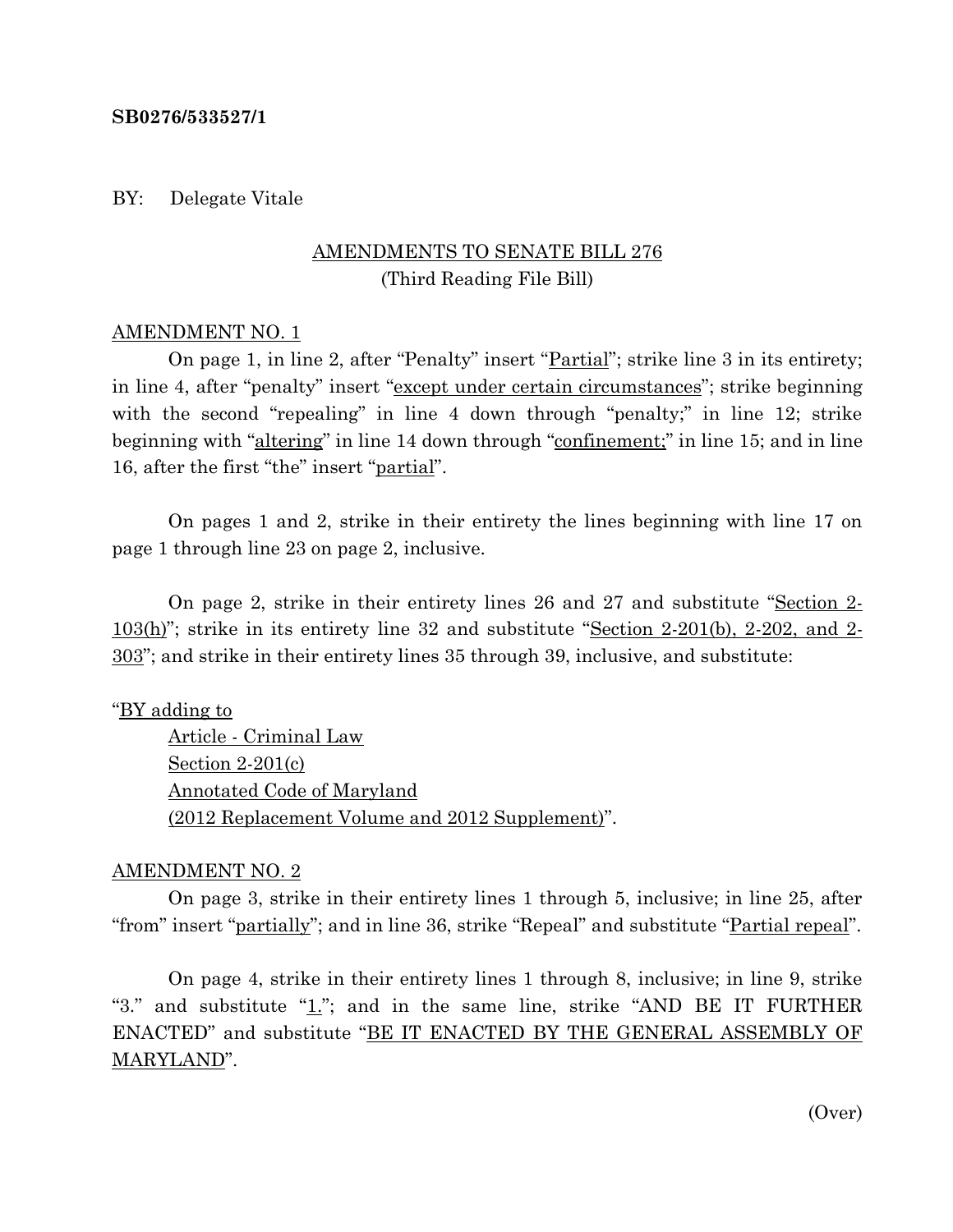## **SB0276/533527/1 VITALE Amendments to SB 276 Page 2 of 3**

On pages 4 through 10, strike in their entirety the lines beginning with line 11 on page 4 through line 20 on page 10, inclusive.

On page 11, in line 16, strike "A" and substitute "**SUBJECT TO SUBSECTION (C) OF THIS SECTION, A**"; after line 24, insert:

# "**(C) A PERSON WHO COMMITS MURDER IN THE FIRST DEGREE OF A FIREFIGHTER ACTING IN AN OFFICIAL CAPACITY MAY BE SENTENCED TO DEATH IN COMPLIANCE WITH § 2-202 OF THIS SUBTITLE AND SUBTITLE 3 OF THIS TITLE.**";

in line 25, strike the bracket; in line 26, after "degree" insert "**UNDER § 2-201(C) OF THIS SUBTITLE**"; strike beginning with the colon in line 29 down through "(i)" in line 30; and in line 30, strike "and".

On page 12, strike in their entirety lines 1 and 2; strike beginning with "with" in line 3 down through "title," in line 4; and in line 5, strike "with respect to  $\S$  2- $303(g)(1)(i)$  of this title,".

On page 13, in lines 10 and 20, in each instance, strike the bracket; and strike in their entirety lines 11 through 19, inclusive.

On page 15, strike in their entirety lines 15 through 18, inclusive; and in lines 19, 22, and 24, strike "(iii)", "(iv)", and "(v)", respectively, and substitute "**(II)**", "**(III)**", and "**(IV)**", respectively.

On pages 16 and 17, strike in their entirety the lines beginning with line 13 on page 16 through line 9 on page 17, inclusive.